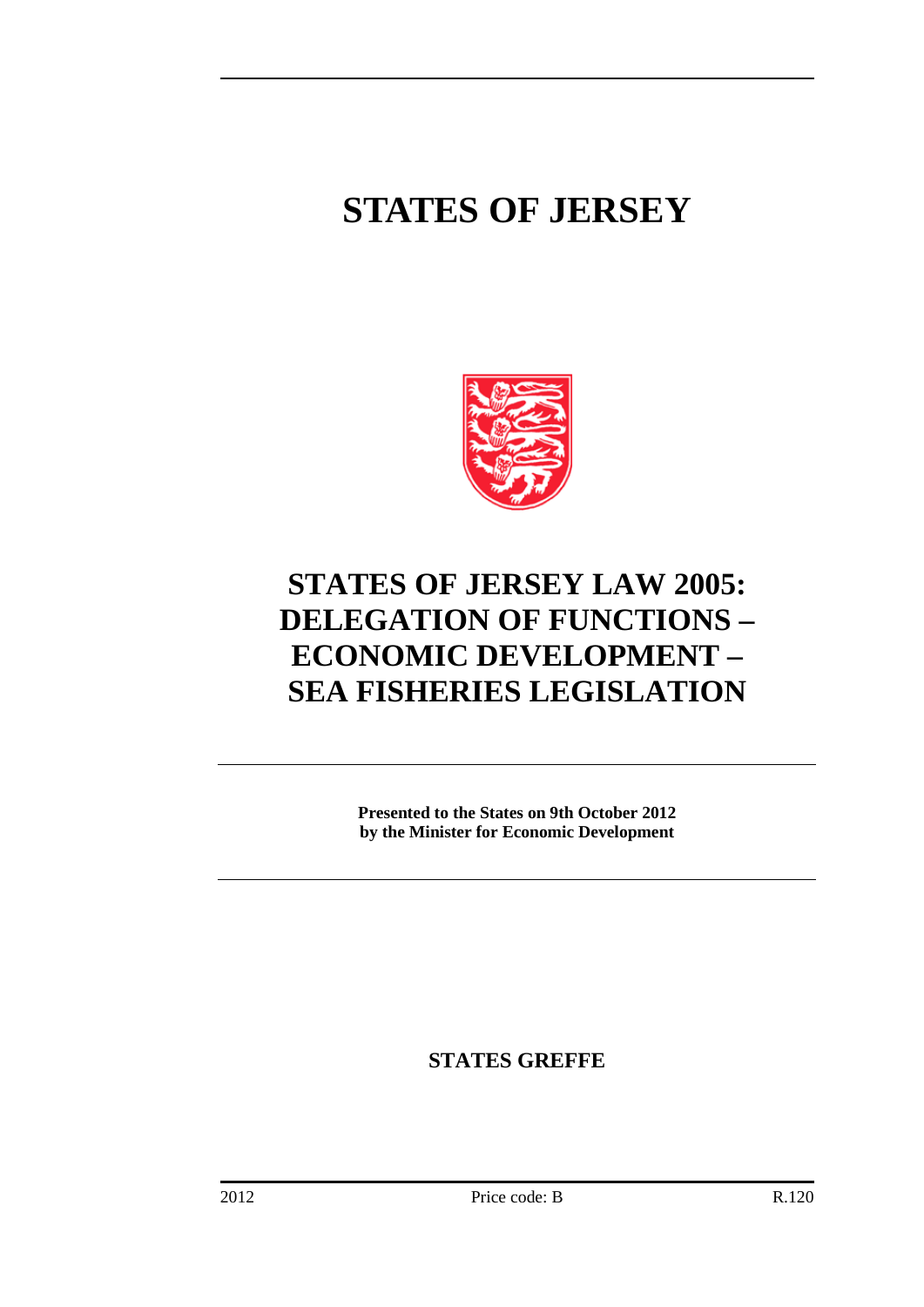## **REPORT**

On 5th October 2012, the Minister for Economic Development made a Ministerial Decision delegating certain of his functions under Article 28 of the States of Jersey Law 2005 (MD-E-2012-0108, available at [www.gov.je\)](http://www.gov.je/).

Article 28 of the States of Jersey Law 2005 permits a Minister to delegate, wholly or partly, functions to an Assistant Minister or an officer.

The Law states, *inter alia* –

## "**28 Power of Minister to delegate functions**

- (1) A Minister may delegate, wholly or partly, functions conferred upon or vested in the Minister by or under this Law or any other enactment or any enactment of the United Kingdom having effect in Jersey, to –
	- (a) one of his or her Assistant Ministers;
	- (b) an officer.
- (2) A Minister shall not delegate
	- (a) any power to make an enactment;
	- (b) any power to decide an appeal under an enactment;
	- (c) any function the delegation of which is prohibited by an enactment.
- (3) The delegation of functions by a Minister under this Article shall not prevent the Minister exercising those functions personally.
- (4) Where any licence, permit or authorization is granted in purported exercise of functions delegated under paragraph (1), no criminal proceedings shall lie against any person for any act done, or omitted to be done, in good faith and in accordance with the terms of the licence, permit or authorization, by reason that the functions had not been delegated, or that any requirement attached to the delegation of the functions had not been complied with.
- (5) In this Article –

"Minister" includes the Chief Minister;

"officer" means a States' employee within the meaning of the Employment of States of Jersey Employees (Jersey) Law 2005 and includes a member of the States of Jersey Police Force and an officer appointed under paragraph 1(1) of Part 1 of Schedule 2 to the Immigration Act 1971 as extended to Jersey by the Immigration (Jersey) Order 1993.

(6) The States may by Regulations amend the definition "officer" in paragraph (5)."

The terms of the delegations, and the legislation under which those delegations were made, were recorded in a Report attached to the Ministerial Decision, as shown below –

------------------------------------------------------------------------------------------------------------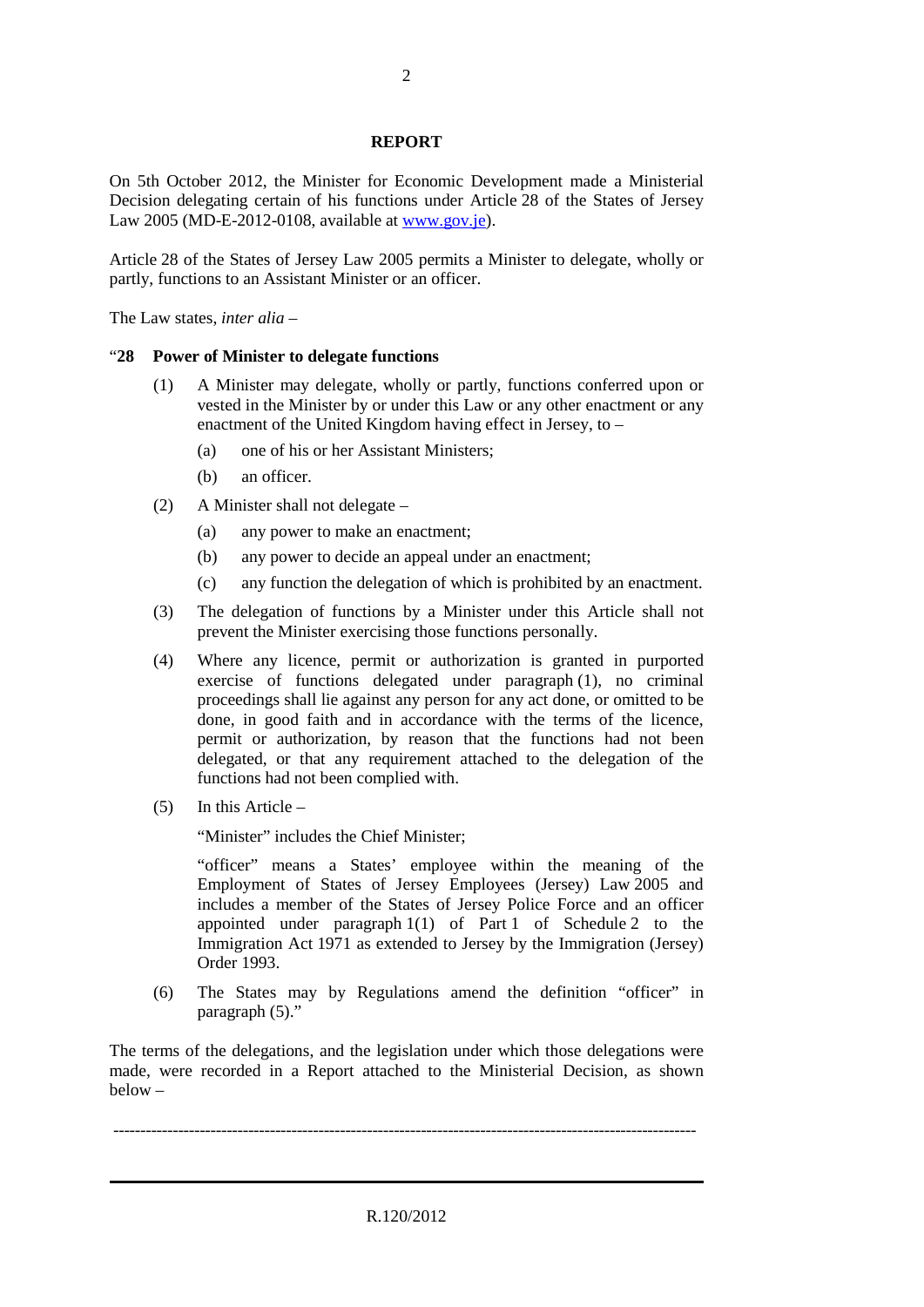| Legislation                                                                                                      | <b>Function</b>                                                                                                                                                                                                                                                                                                                                                                                                                                                                      | Person delegated to                                                                                                                                                                                                                                                                                              |
|------------------------------------------------------------------------------------------------------------------|--------------------------------------------------------------------------------------------------------------------------------------------------------------------------------------------------------------------------------------------------------------------------------------------------------------------------------------------------------------------------------------------------------------------------------------------------------------------------------------|------------------------------------------------------------------------------------------------------------------------------------------------------------------------------------------------------------------------------------------------------------------------------------------------------------------|
| <b>Sea Fisheries (Jersey)</b><br><b>Law 1994</b>                                                                 | To approve applications<br>$\bullet$<br>for exemptions for<br>scientific purposes or the<br>transplanting of fish<br>(Article 5).<br>To approve conditions to<br>be included in licences<br>(Article 12).<br>To decide what<br>$\bullet$<br>infomation is required to<br>be provided by<br>licence/permit holders<br>(Article 12).<br>Where a licence is<br>$\bullet$<br>suspended or revoked, to<br>decide whether to<br>authorise repayment of<br>the licence fee<br>(Article 13). | <b>Assistant Minister</b><br>$\bullet$<br><b>Chief Executive Officer</b><br>$\bullet$<br>Director of the<br>$\bullet$<br>Environment/Deputy<br><b>Chief Officer</b><br>Director of Environmental<br>$\bullet$<br>Management and Rural<br>Economy<br>Director for<br>$\bullet$<br><b>Environmental Protection</b> |
| <b>Sea Fisheries</b><br>(Miscellaneous<br><b>Provisions</b> ) (Jersey)<br><b>Regulations 1998, as</b><br>amended | To decide on<br>$\bullet$<br>applications for<br>exemption from<br>restrictions on Ormers<br>where the applicant<br>wishes to conduct<br>scientific work or<br>transplanting<br>(Regulation 4).                                                                                                                                                                                                                                                                                      | <b>Assistant Minister</b><br>$\bullet$<br><b>Chief Executive Officer</b><br>$\bullet$<br>Director of the<br>$\bullet$<br>Environment/Deputy<br><b>Chief Officer</b><br>Director of Environmental<br>$\bullet$<br>Management and Rural<br>Economy<br>Director for<br>$\bullet$<br><b>Environmental Protection</b> |
|                                                                                                                  | To publish a notice in the<br>Jersey Gazette effecting<br>a closure of the spider<br>crab fishery<br>(Regulation 5).                                                                                                                                                                                                                                                                                                                                                                 | <b>Assistant Minister</b><br>$\bullet$                                                                                                                                                                                                                                                                           |
|                                                                                                                  | To decide on<br>$\bullet$<br>applications for<br>exemption from need for<br>pot tags where the<br>applicant wishes to<br>conduct scientific work<br>(Regulation 8).                                                                                                                                                                                                                                                                                                                  | <b>Assistant Minister</b><br>$\bullet$<br><b>Chief Executive Officer</b><br>$\bullet$<br>Director of the<br>$\bullet$<br>Environment/Deputy<br><b>Chief Officer</b><br>Director of Environmental<br>$\bullet$<br>Management and Rural<br>Economy<br>Director for<br>$\bullet$<br><b>Environmental Protection</b> |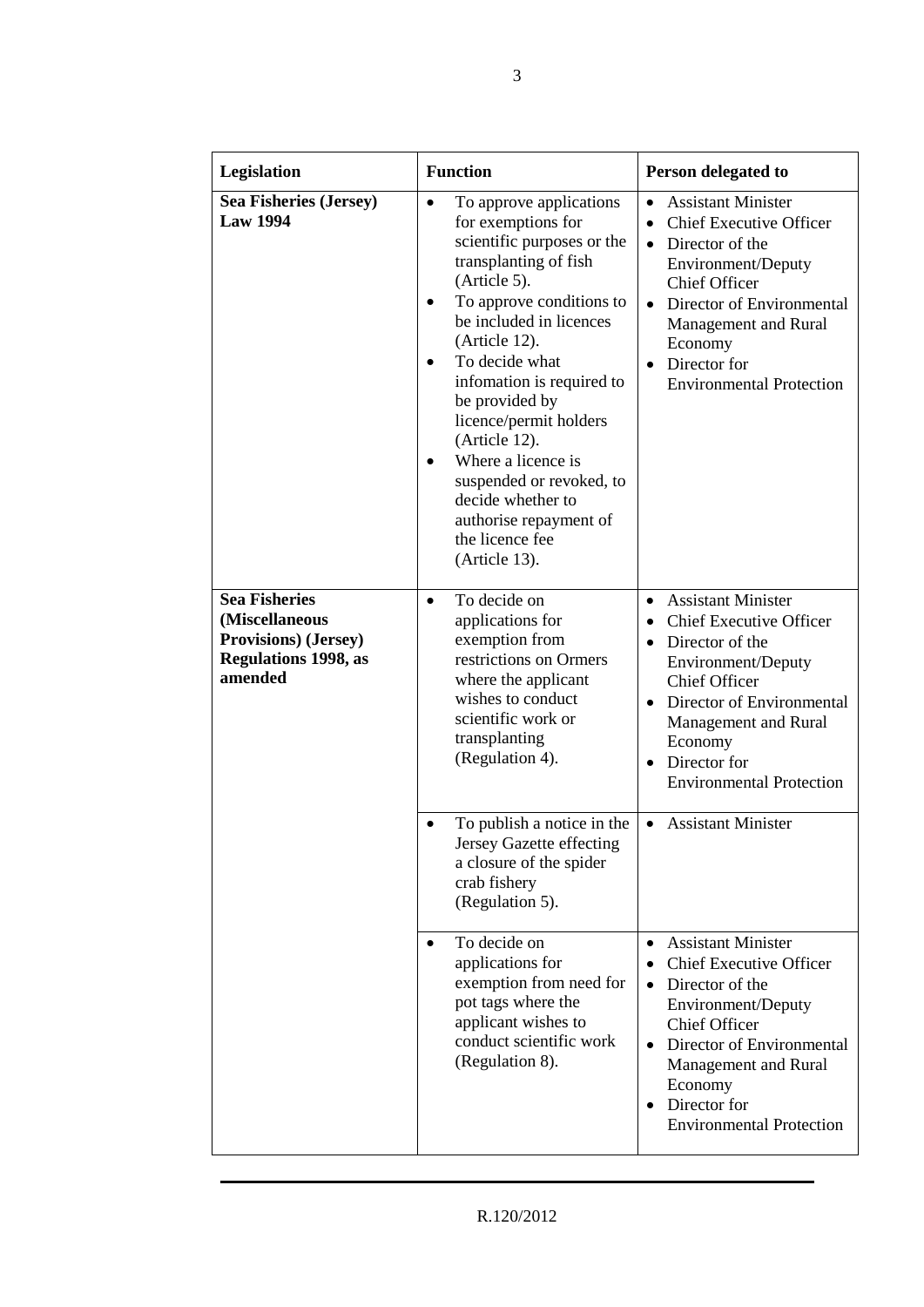|                                                                                                                | To issue and revoke<br>$\bullet$<br>permits to masters,<br>owners and charterers of<br>fishing boats exempting<br>them from the need for<br>pot tags and to set<br>conditions and time<br>limits for such permits<br>(Regulation 8). | <b>Assistant Minister</b><br>$\bullet$<br>Director of Environmental<br>Management and Rural<br>Economy<br>Director of the<br>$\bullet$<br>Environment/Deputy<br>Chief Officer<br>Director for<br><b>Environmental Protection</b><br><b>Marine Resources Section</b><br>Leader<br><b>Fisheries Officer</b><br>(Licensing) |
|----------------------------------------------------------------------------------------------------------------|--------------------------------------------------------------------------------------------------------------------------------------------------------------------------------------------------------------------------------------|--------------------------------------------------------------------------------------------------------------------------------------------------------------------------------------------------------------------------------------------------------------------------------------------------------------------------|
|                                                                                                                | To approve type of pot<br>tag and lost pot tag<br>(Regulation 8).                                                                                                                                                                    | <b>Marine Resources Section</b><br>Leader<br><b>Fisheries Officer</b><br>$\bullet$<br>(Licensing)                                                                                                                                                                                                                        |
|                                                                                                                | To set directions for the<br>issue of pot tags and lost<br>pot tags and to determine<br>the year or years for<br>which pot tags and lost<br>pot tags are valid<br>(Regulation 8).                                                    | <b>Assistant Minister</b><br><b>Chief Executive Officer</b><br>Director of Environmental<br>$\bullet$<br>Management and Rural<br>Economy<br>Director of the<br>Environment/Deputy<br><b>Chief Officer</b><br>Director for<br><b>Environmental Protection</b>                                                             |
|                                                                                                                | To issue pot tags<br>(Regulation 8).                                                                                                                                                                                                 | Director of Environmental<br>Management and Rural<br>Economy<br>Director of the<br>Environment/Deputy<br><b>Chief Officer</b><br>Director for<br><b>Environmental Protection</b><br><b>Marine Resources Section</b><br>Leader<br><b>Fisheries Officer</b><br>$\bullet$<br>(Licensing)                                    |
|                                                                                                                | To issue lost pot tags<br>(Regulation 8).                                                                                                                                                                                            | <b>Marine Resources Section</b><br>Leader<br>Fishery officers<br>٠                                                                                                                                                                                                                                                       |
| <b>Sea Fisheries (Inshore</b><br><b>Trawling, Netting and</b><br>Dredging) (Jersey)<br><b>Regulations 2001</b> | To approve exemptions for<br>beach set nets to be set in<br>areas where they would<br>otherwise be prohibited.                                                                                                                       | <b>Assistant Minister</b><br>$\bullet$<br><b>Chief Executive Officer</b><br>Director of Environmental<br>Management and Rural                                                                                                                                                                                            |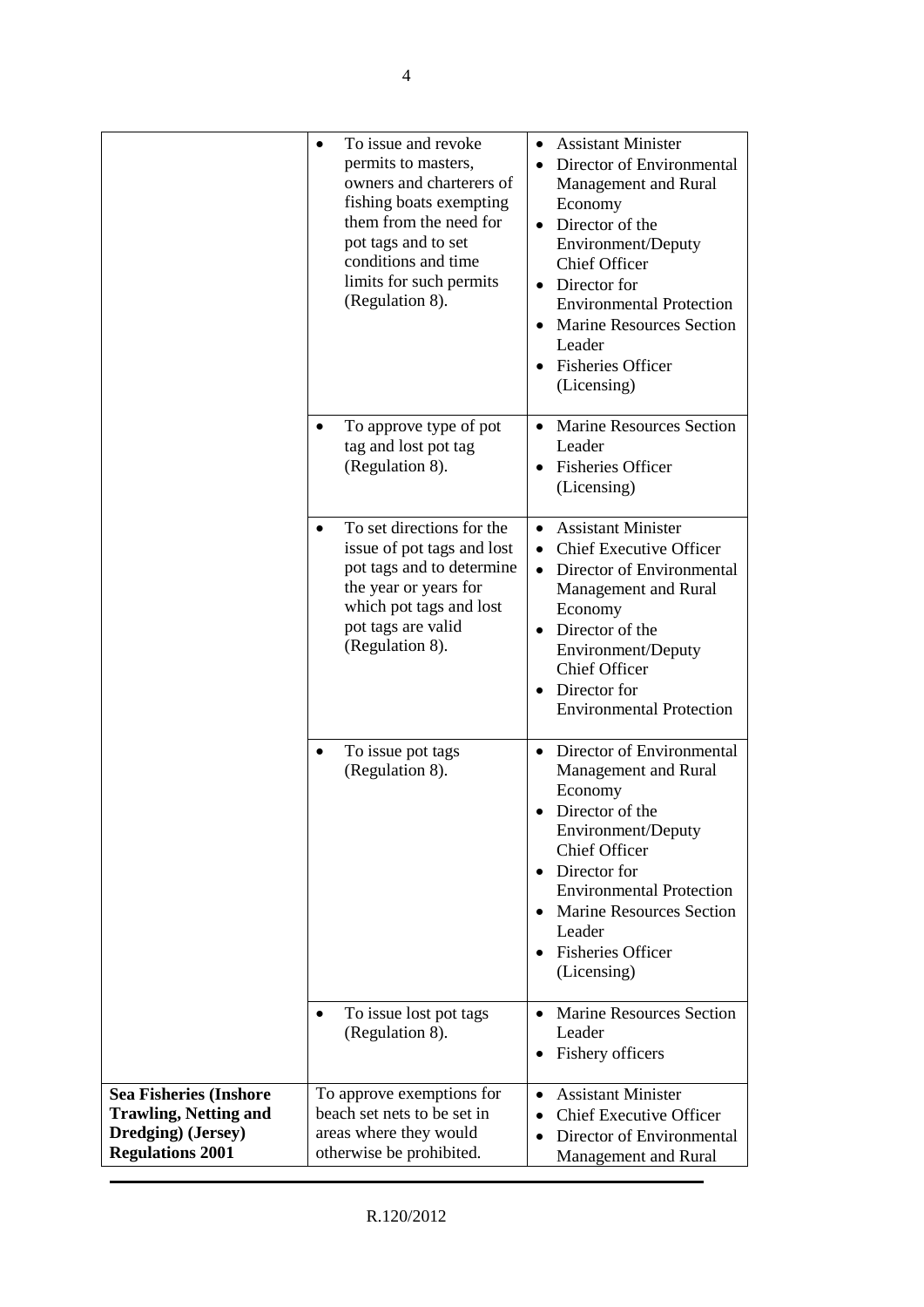|                                                                                          |                                                                                                                   | Economy<br>Director of the<br>Environment/Deputy<br><b>Chief Officer</b><br>Director for<br>$\bullet$<br><b>Environmental Protection</b>                                                                                                                                                                               |
|------------------------------------------------------------------------------------------|-------------------------------------------------------------------------------------------------------------------|------------------------------------------------------------------------------------------------------------------------------------------------------------------------------------------------------------------------------------------------------------------------------------------------------------------------|
| <b>Sea Fisheries (Licensing</b><br>of Fishing Boats) (Jersey)<br><b>Regulations 2003</b> | To authorise the issue of<br>licences and permits (Part 2)                                                        | <b>Assistant Minister</b><br>$\bullet$<br><b>Chief Executive Officer</b><br>Director of Environmental<br>$\bullet$<br>Management and Rural<br>Economy<br>Director of the<br>Environment/Deputy<br><b>Chief Officer</b><br>Director for<br><b>Environmental Protection</b><br><b>Marine Resources Section</b><br>Leader |
| <b>Sea Fisheries</b><br>(Underwater Fishing)<br>(Jersey) Regulations 2003                | To authorise certain<br>$\bullet$<br>scientific or<br>transplanting activities<br>(Article 2).                    | <b>Assistant Minister</b><br><b>Chief Executive Officer</b><br>Director of Environmental<br>Management and Rural<br>Economy<br>Director of the<br>Environment/Deputy<br><b>Chief Officer</b><br>Director for<br>$\bullet$<br><b>Environmental Protection</b>                                                           |
|                                                                                          | To authorise the issuing<br>of permits, fishing<br>periods, and the<br>provision of statistics<br>(Regulation 3). | <b>Assistant Minister</b><br><b>Chief Executive Officer</b><br>Director of Environmental<br>Management and Rural<br>Economy<br>Director of the<br>$\bullet$<br>Environment/Deputy<br>Chief Officer<br>Director for<br><b>Environmental Protection</b><br><b>Marine Resources Section</b><br>Leader                     |
| <b>Sea Fisheries (Fisheries)</b><br>(Jersey) Regulations 2010                            | To authorise the issue of<br>$\bullet$<br>new or amended licences<br>to farm fish or shellfish.                   | <b>Assistant Minister</b>                                                                                                                                                                                                                                                                                              |
|                                                                                          | To authorise the renewal<br>$\bullet$<br>of licences to farm fish<br>or shellfish that are                        | <b>Assistant Minister</b><br>$\bullet$<br><b>Chief Executive Officer</b><br>Director of Environmental                                                                                                                                                                                                                  |